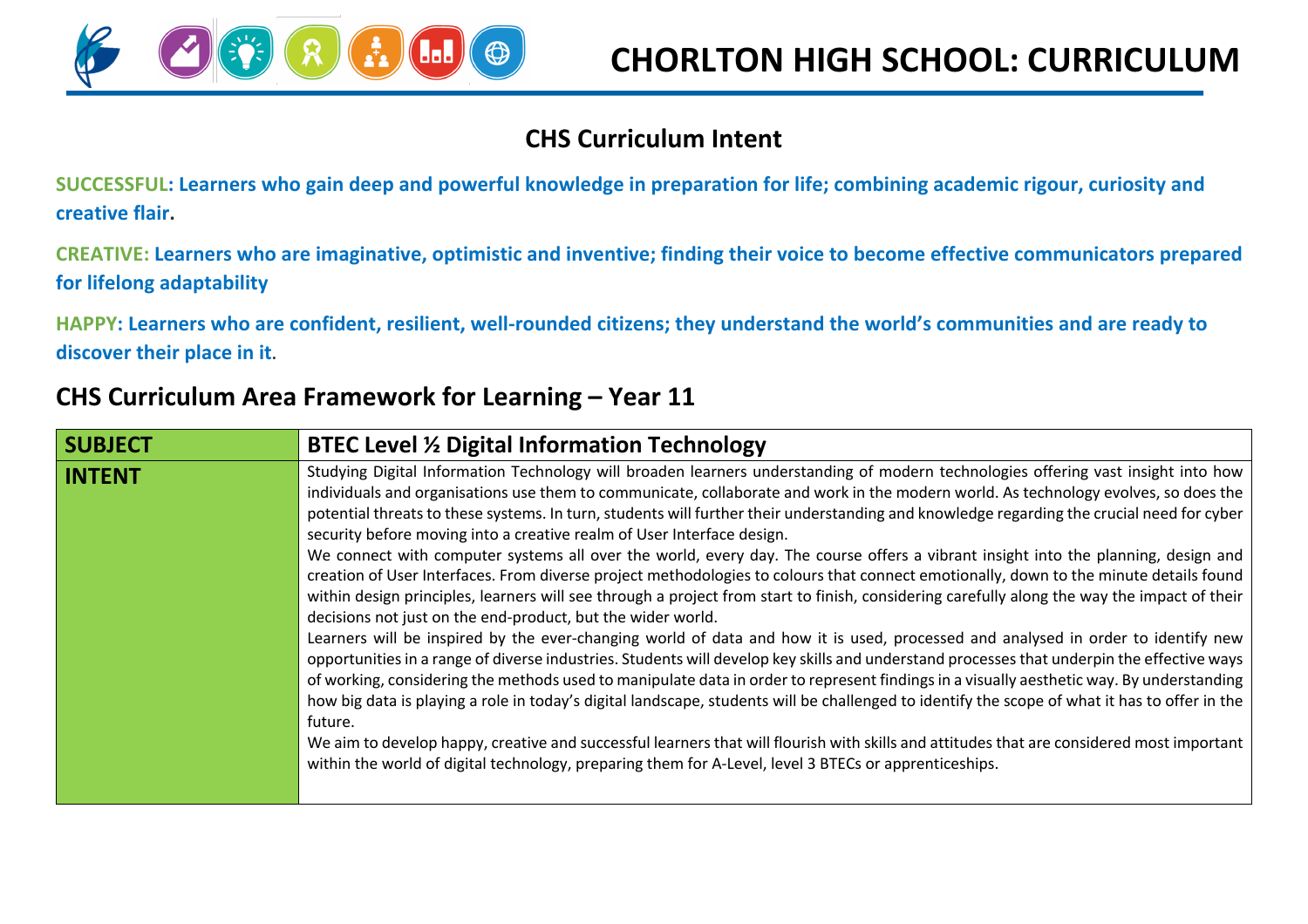

| <b>Year Group</b>              | 11                                                                                                                                                                                                                                                                                                                                                                                                                                                                                                                                                                                                                                                                                                                                                                                                                                                                                                                                                                                                                                                                                                                                                                                                                                                                                                                                                                                                                                                                                                                                                                                                                                                                                                                                                                                                                                                                                                                                                                                                                                                                                                                                                                                                                                                                                                                                                                                                                                                        |                                                                                                        |                                                                                                                                                                                                                                                           |                 |                                                                                                                                               |                                                                                                                                                |
|--------------------------------|-----------------------------------------------------------------------------------------------------------------------------------------------------------------------------------------------------------------------------------------------------------------------------------------------------------------------------------------------------------------------------------------------------------------------------------------------------------------------------------------------------------------------------------------------------------------------------------------------------------------------------------------------------------------------------------------------------------------------------------------------------------------------------------------------------------------------------------------------------------------------------------------------------------------------------------------------------------------------------------------------------------------------------------------------------------------------------------------------------------------------------------------------------------------------------------------------------------------------------------------------------------------------------------------------------------------------------------------------------------------------------------------------------------------------------------------------------------------------------------------------------------------------------------------------------------------------------------------------------------------------------------------------------------------------------------------------------------------------------------------------------------------------------------------------------------------------------------------------------------------------------------------------------------------------------------------------------------------------------------------------------------------------------------------------------------------------------------------------------------------------------------------------------------------------------------------------------------------------------------------------------------------------------------------------------------------------------------------------------------------------------------------------------------------------------------------------------------|--------------------------------------------------------------------------------------------------------|-----------------------------------------------------------------------------------------------------------------------------------------------------------------------------------------------------------------------------------------------------------|-----------------|-----------------------------------------------------------------------------------------------------------------------------------------------|------------------------------------------------------------------------------------------------------------------------------------------------|
| <b>Components</b>              | Component 1:<br><b>Exploring User Interface Design Principles and</b><br>$\bullet$<br><b>Project Planning Techniques</b><br><b>LEARNING AIMS:</b><br>and organizations<br>design a user interface                                                                                                                                                                                                                                                                                                                                                                                                                                                                                                                                                                                                                                                                                                                                                                                                                                                                                                                                                                                                                                                                                                                                                                                                                                                                                                                                                                                                                                                                                                                                                                                                                                                                                                                                                                                                                                                                                                                                                                                                                                                                                                                                                                                                                                                         | A: Investigate user interface design for individuals<br>B: Use project planning techniques to plan and | <b>Component 2</b><br><b>LEARNING AIMS:</b><br>A: Investigate the role and impact of using data on<br>individuals and organizations<br>B: Create a dashboard using data manipulation tools<br>C: Draw conclusions and review data presentation<br>methods |                 | <b>Component 3</b><br><b>LEARNING AIMS:</b><br>organizations<br>organization can manage them<br>C: Responsible, legal and ethical use of data | • A: Modern technologies and their impact on<br>• B: Threats to digital systems and how an<br>D: Planning and communication in digital systems |
| Rationale/<br><b>Narrative</b> | C: Develop and review a user interface<br>Students have completed all coursework for Component 1. Students will begin with Component 2 in Autumn and complete this by Spring. From Spring<br>onwards, students will focus on Component 3 theory and revision in preparation for their external assessment.<br>2019/20<br>Students covered aspects of component 1 & 3 during their common term in year 9 (C1A, C3B). Students then moved onto investigating user interface<br>designs in greater depth and the role and impact of data on both individuals and organizations (C1A, C2A). This gave students a broad understanding of<br>the digital landscape prior to moving onto developing and planning projects. Following on from investigating how data is used, students began looking<br>at ways in which data can be used via manipulation tools (C2B). Due to distanced learning, looking and working with data manipulation tools was not<br>the most viable option, so Students began looking at project planning techniques and how to design and develop a user interface, this has taken the<br>students to the end of their academic year (C1B, C1C).<br>2020/2021<br>Students will be beginning their coursework, completing both Component 1 & 2 by the end of the year. Students have built up a foundation of<br>knowledge during their first year studying the course, despite distanced learning that has taken place. Students will begin the year by recapping content<br>covered during distanced learning, using baselines assessment to judge understanding. Students will use their knowledge gained from Year 9 alongside<br>a deeper understanding from lessons taught in Autumn to complete C1A Coursework. In Spring, Students will complete the remainder of their<br>coursework for Component 1 after covering both learning aims (C1B, C1C) at greater depth building upon knowledge and understanding from Year 9.<br>The data from their baseline assessment will then provide a short term framework for Autumn 2 when students begin their coursework for Component<br>2 (which will include the content that was delivered during Distanced Learning). In Spring 1, students will revisit Learning Aim A which they covered in<br>depth during Year 9 and complete their coursework for the C2A. Students will then spend summer looking at C2B & C completing their final piece of<br>coursework during Summer 2. |                                                                                                        |                                                                                                                                                                                                                                                           |                 |                                                                                                                                               |                                                                                                                                                |
|                                | <b>Autumn 1</b>                                                                                                                                                                                                                                                                                                                                                                                                                                                                                                                                                                                                                                                                                                                                                                                                                                                                                                                                                                                                                                                                                                                                                                                                                                                                                                                                                                                                                                                                                                                                                                                                                                                                                                                                                                                                                                                                                                                                                                                                                                                                                                                                                                                                                                                                                                                                                                                                                                           | <b>Autumn 2</b>                                                                                        | <b>Spring 1</b>                                                                                                                                                                                                                                           | <b>Spring 2</b> | <b>Summer 1</b>                                                                                                                               | <b>Summer 2</b>                                                                                                                                |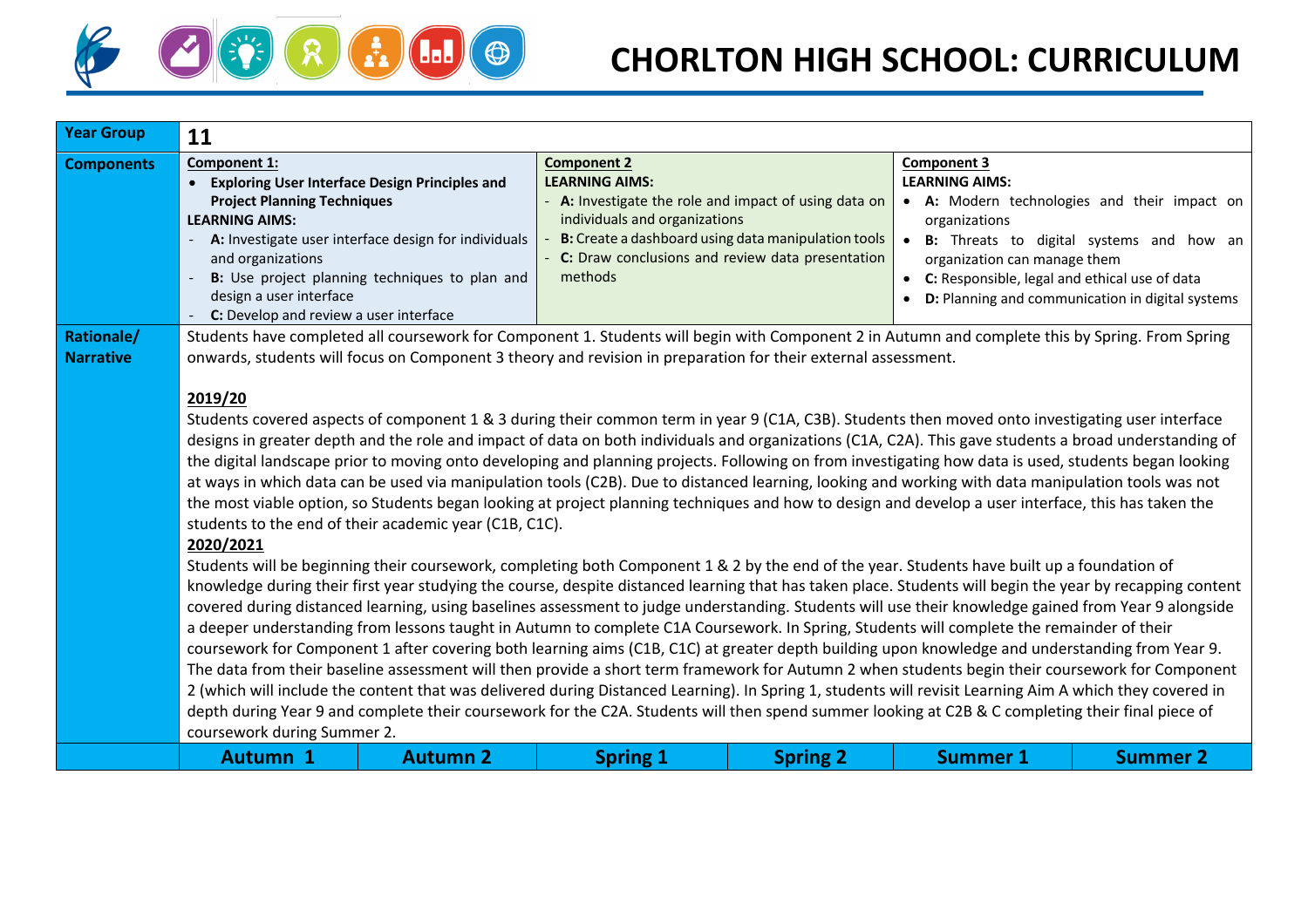

## **CHORLTON HIGH SCHOOL: CURRICULUM**

| <b>Focus: Component 2</b>    | <b>Focus: Component 2</b>      | <b>Focus: Component 2 Learning</b>     | <b>Recap on Component 3</b> |                               |  |
|------------------------------|--------------------------------|----------------------------------------|-----------------------------|-------------------------------|--|
| <b>Learning Aim A</b>        | <b>Learning Aim B</b>          | Aim C                                  | Theory prep for exam        | Recap on Component 3          |  |
|                              |                                |                                        |                             | Theory prep for exam          |  |
| First 2 weeks finishing off  | In Summer 1, Students will     | In Summer 2, Students will             | A1 Modern technologies      | <b>B3 Policy</b>              |  |
| Component 1 LAC              | learn about data               | assess the effectiveness of            | Understand how and why      | Learners should understand    |  |
|                              | manipulation tools and         | their dashboard (created in            | modern technologies are     | the need for and nature of    |  |
| In Spring 2, Students will   | work with data to create a     | previous term) presentation            | used by organisations and   | security policies in          |  |
| revisit Component 2 from     | fully efficient and            | of data, draw conclusions and          | stakeholders to             | organisations. They           |  |
| what they learnt in year 9   | comprehensive dashboard        | review the data presentation           | access and manipulate       | should understand the         |  |
| and build upon their         | as part of their coursework.   | methods used as part of their          | data, and to provide        | content that constitutes a    |  |
| knowledge of data.           |                                | coursework.                            | access to systems and       | good security policy and      |  |
| Students will work with pre- | <b>Teaching Content</b>        |                                        | tools in order to complete  | how it is communicated        |  |
| populated data sets and      |                                | <b>Teaching Content</b>                | tasks.                      | to individuals in an          |  |
| produce a report on the      | Data manipulation              |                                        | Learners should             | organisation. To ensure that  |  |
| collection, presentation and | methods: importing             | Drawing conclusions: e.g.<br>$\bullet$ | understand the              | potential threats and the     |  |
| interpretation of data as    | data and text to               | trends, patterns,                      | implications of these       | impact of security            |  |
| part of their coursework.    | columns, formulae and          | anomalies and possible                 | tools and technologies for  | breaches are minimised,       |  |
|                              | decision making                | errors                                 | organisations               | learners should understand    |  |
| <b>Teaching Content</b>      | functions                      | Making recommendations:<br>$\bullet$   | and stakeholders.           | how procedures in security    |  |
|                              | Data manipulation              |                                        |                             | policies are                  |  |
| • Data and information:      | methods: lookup                | e.g. who to target                     | A2 Impact of modern         | implemented<br>in             |  |
| meaning, structure,          | functions and count            | advertisements at, where               | technologies                | organisations.                |  |
|                              | functions                      | to deploy staff and how to             | Learners should             |                               |  |
| context and processing       | Data manipulation<br>$\bullet$ | adapt transport schedules              | understand how modern       |                               |  |
| • How to present             | methods: logical               | The impact of<br>$\bullet$             | technologies impact on      | C1 Responsible use            |  |
| information: text,           | operations/sorting,            | presentation: information              | the way organisations       | Learners should consider      |  |
| numbers, tables,             | using outlines and             | being misinterpreted,                  | perform                     | the responsible use of        |  |
| graphs/charts and            | string operation               | information being bias and             | tasks. Learners should      | digital systems, including    |  |
| infographics                 | functions                      | inaccurate conclusions                 | understand how              | how systems and services      |  |
| • Making data suitable for   |                                | being made                             | technologies are used to    | share and exchange data as    |  |
| processing: validation:      | Data manipulation<br>$\bullet$ |                                        | manage teams, to enable     | well as the environmental     |  |
|                              | methods: filtering             |                                        | stakeholders to access      | considerations of increased   |  |
| range, type, look up,        | Other processing<br>$\bullet$  | <b>Learning aim C: assessment</b>      | tools and services, and to  | use.                          |  |
| presence and length          | methods: absolute and          | practice                               | communicate effectively.    |                               |  |
| checks and verification:     | relative cell referencing      |                                        | Learners should             | C2 Legal and ethical          |  |
| proofreading and double      | • Other processing             | <b>Component 2: Learning aim B</b>     | understand the positive     | Learners should understand    |  |
| entry                        | methods: macros.               | and C: formal assessment               | and negative impact that    | the scope and purpose of      |  |
| • Collecting data: data      | multiple and linking           |                                        | the use of modern           | legislation (valid at time of |  |
| collection methods, data     | worksheets and                 |                                        | technologies has on         | delivery) that                |  |
| collection features and      | alternative views              |                                        | organisations and           | governs the use of digital    |  |
| big data                     |                                |                                        | stakeholders.               | systems and data, and how     |  |
|                              |                                |                                        |                             | it has an impact on the ways  |  |
|                              |                                |                                        | <b>B1 Threats to data</b>   | in which                      |  |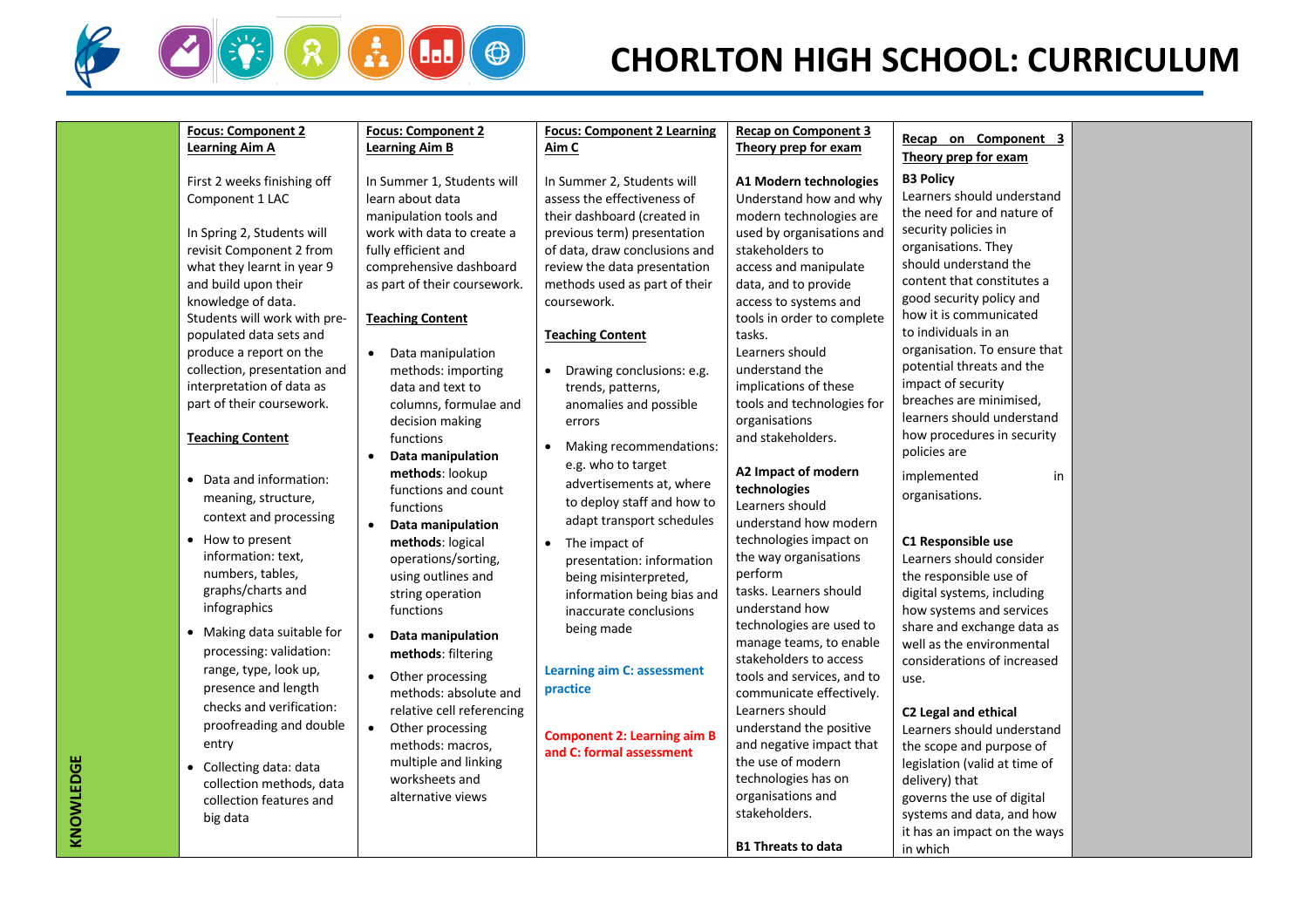

# **CHORLTON HIGH SCHOOL: CURRICULUM**

| • Why quality is important:<br>source, accuracy, age,<br>completeness, amount of<br>detail,<br>format/presentation and<br>volume<br>• Who uses data<br>modelling: types of<br>sectors and data<br>modelling in decision<br>making<br>• Threats: privacy, fraud,<br>targeting vulnerable<br>groups and inaccurate<br>data<br><b>Learning aim A: assessment</b><br>practice<br><b>Component 2: Learning aim</b><br>A: formal assessment | Other processing<br>$\bullet$<br>methods: conditional<br>formatting<br>(Showing information<br>summaries: totals,<br>counts and<br>percentages)<br><b>Breaking information</b><br>$\bullet$<br>down: sales<br>breakdowns,<br>departmental<br>breakdown, time<br>allocation and budget<br>allocations<br>Presentation methods -<br>$\bullet$<br>session 1: form<br>controls, graphs/charts,<br>pivot tables, conditional<br>formatting and select<br>data/range<br>Presentation methods -<br>$\bullet$<br>session 2: form<br>controls, graphs/charts,<br>pivot tables, conditional<br>formatting and select<br>data/range<br><b>Presentation features:</b><br>font size/style/colour,<br>cell borders/shading,<br>graphics, axis label and<br>titles<br>Learning aim B: assessment<br>practice | Learners should<br>understand why systems<br>are attacked, the nature<br>of attacks and how they<br>occur,<br>and the potential impact<br>of breaches in security on<br>the organisation and<br>stakeholders.<br><b>B2 Prevention and</b><br>management of threats<br>to data<br>Learners should<br>understand how different<br>measures can be<br>implemented to protect<br>digital systems.<br>They should understand<br>the purpose of different<br>systems and how their<br>features and functionality<br>protect digital systems.<br>Learners should<br>understand how one or<br>more systems or<br>procedures can be<br>used to reduce the nature<br>and/or impact of threats. | organisations use and<br>implement digital systems.<br>Learners should understand<br>the wider ethical<br>considerations of use of<br>technologies, data and<br>information, and<br>organisations'<br>responsibilities to<br>ensure that they behave in<br>an ethical manner.<br>D1 Forms of notation<br>Learners should be able to<br>interpret and use standard<br>conventions to combine<br>diagrammatical and<br>information<br>written<br>to<br>express an understanding of<br>concepts. Including: data<br>flow diagrams, flowcharts,<br>system diagrams, tables,<br>written information. |  |
|---------------------------------------------------------------------------------------------------------------------------------------------------------------------------------------------------------------------------------------------------------------------------------------------------------------------------------------------------------------------------------------------------------------------------------------|-----------------------------------------------------------------------------------------------------------------------------------------------------------------------------------------------------------------------------------------------------------------------------------------------------------------------------------------------------------------------------------------------------------------------------------------------------------------------------------------------------------------------------------------------------------------------------------------------------------------------------------------------------------------------------------------------------------------------------------------------------------------------------------------------|--------------------------------------------------------------------------------------------------------------------------------------------------------------------------------------------------------------------------------------------------------------------------------------------------------------------------------------------------------------------------------------------------------------------------------------------------------------------------------------------------------------------------------------------------------------------------------------------------------------------------------------------------------------------------------------|-------------------------------------------------------------------------------------------------------------------------------------------------------------------------------------------------------------------------------------------------------------------------------------------------------------------------------------------------------------------------------------------------------------------------------------------------------------------------------------------------------------------------------------------------------------------------------------------------|--|